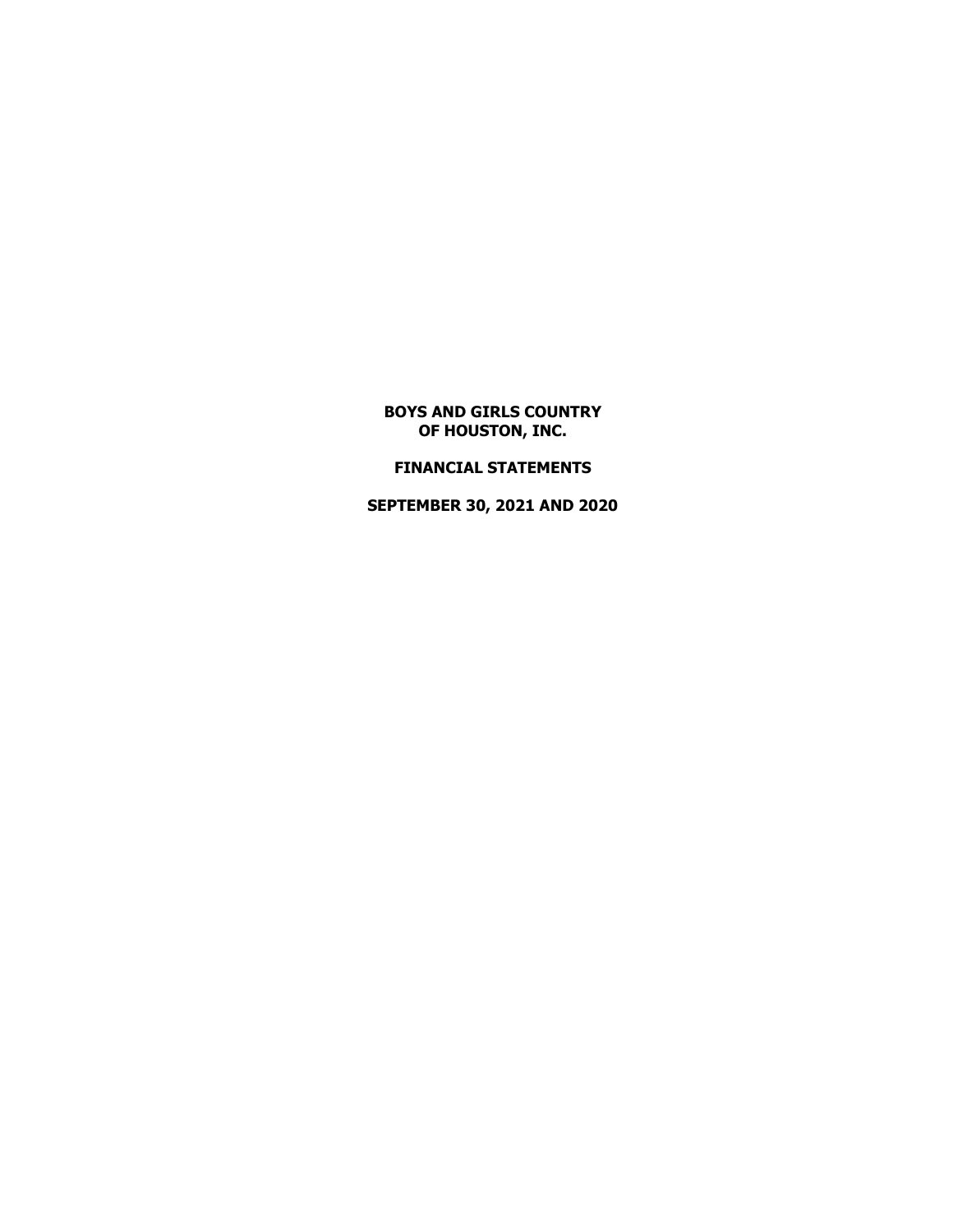# **CONTENTS**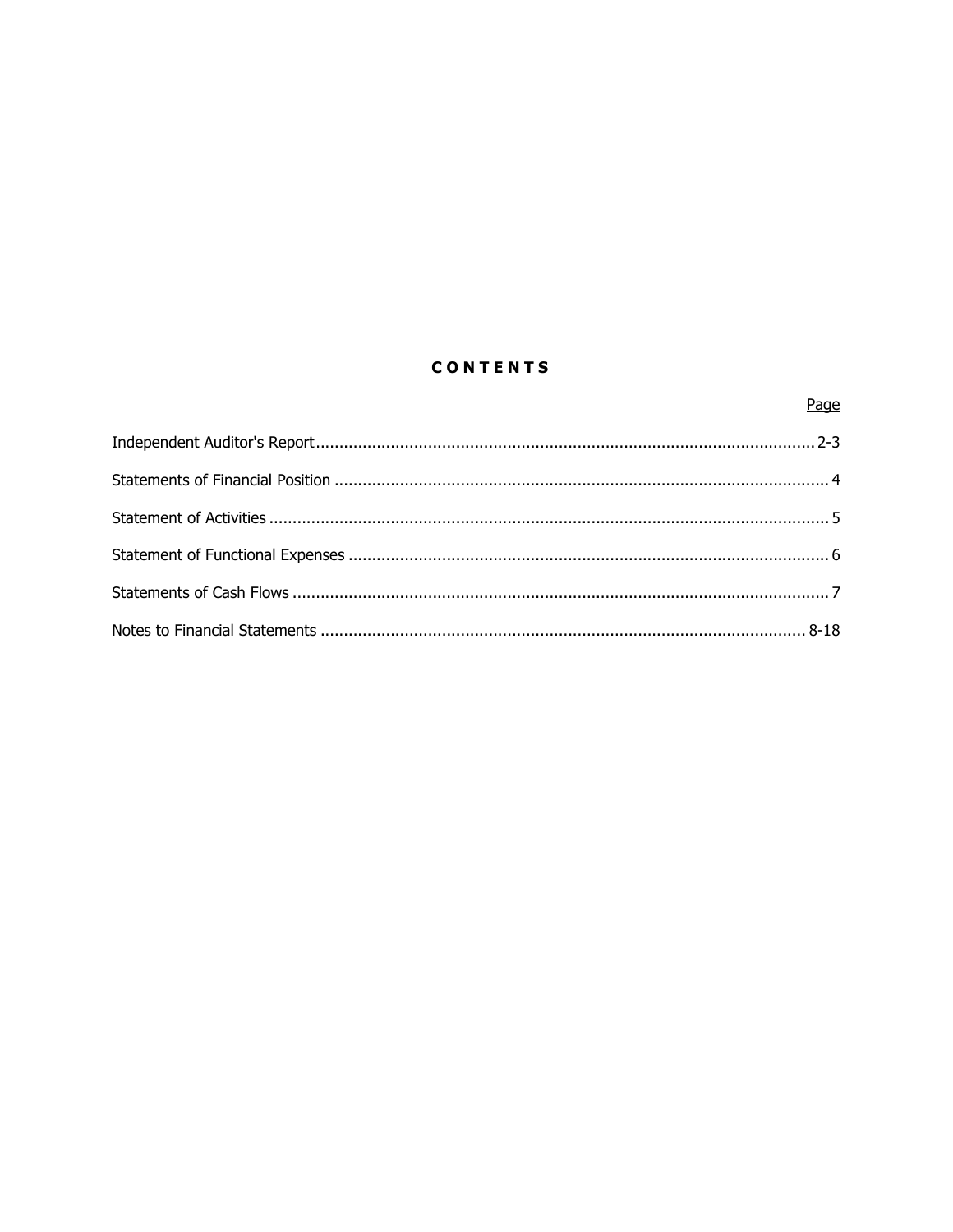

### **INDEPENDENT AUDITOR'S REPORT**

To the Board of Directors Boys and Girls Country of Houston, Inc. Hockley, Texas

#### **Opinion**

We have audited the accompanying financial statements of Boys and Girls Country of Houston, Inc. (a nonprofit organization), which comprise the statement of financial position as of September 30, 2021, and the related statements of activities, functional expenses, and cash flows for the year then ended, and the related notes to the financial statements.

In our opinion, the financial statements referred to above present fairly, in all material respects, the financial position of Boys and Girls Country of Houston, Inc. as of September 30, 2021, and the changes in net assets and its cash flows for the year then ended in accordance with accounting principles generally accepted in the United States.

#### **Basis for Opinion**

We conducted our audit in accordance with auditing standards generally accepted in the United States. Our responsibilities under those standards are further described in the Auditor's Responsibilities for the Audit of the Financial Statements section of our report. We are required to be independent of Boys and Girls Country of Houston, Inc. and to meet our other ethical responsibilities in accordance with the relevant ethical requirements relating to our audit. We believe that the audit evidence we have obtained is sufficient and appropriate to provide a basis for our audit opinion.

#### **Responsibilities of Management for the Financial Statements**

Management is responsible for the preparation and fair presentation of the financial statements in accordance with accounting principles generally accepted in the United States, and for the design, implementation, and maintenance of internal control relevant to the preparation and fair presentation of financial statements that are free from material misstatement, whether due to fraud or error.

In preparing the financial statements, management is required to evaluate whether there are conditions or events, considered in the aggregate, that raise substantial doubt about Boys and Girls Country of Houston, Inc.'s ability to continue as a going concern within one year after the date that the financial statements are available to be issued.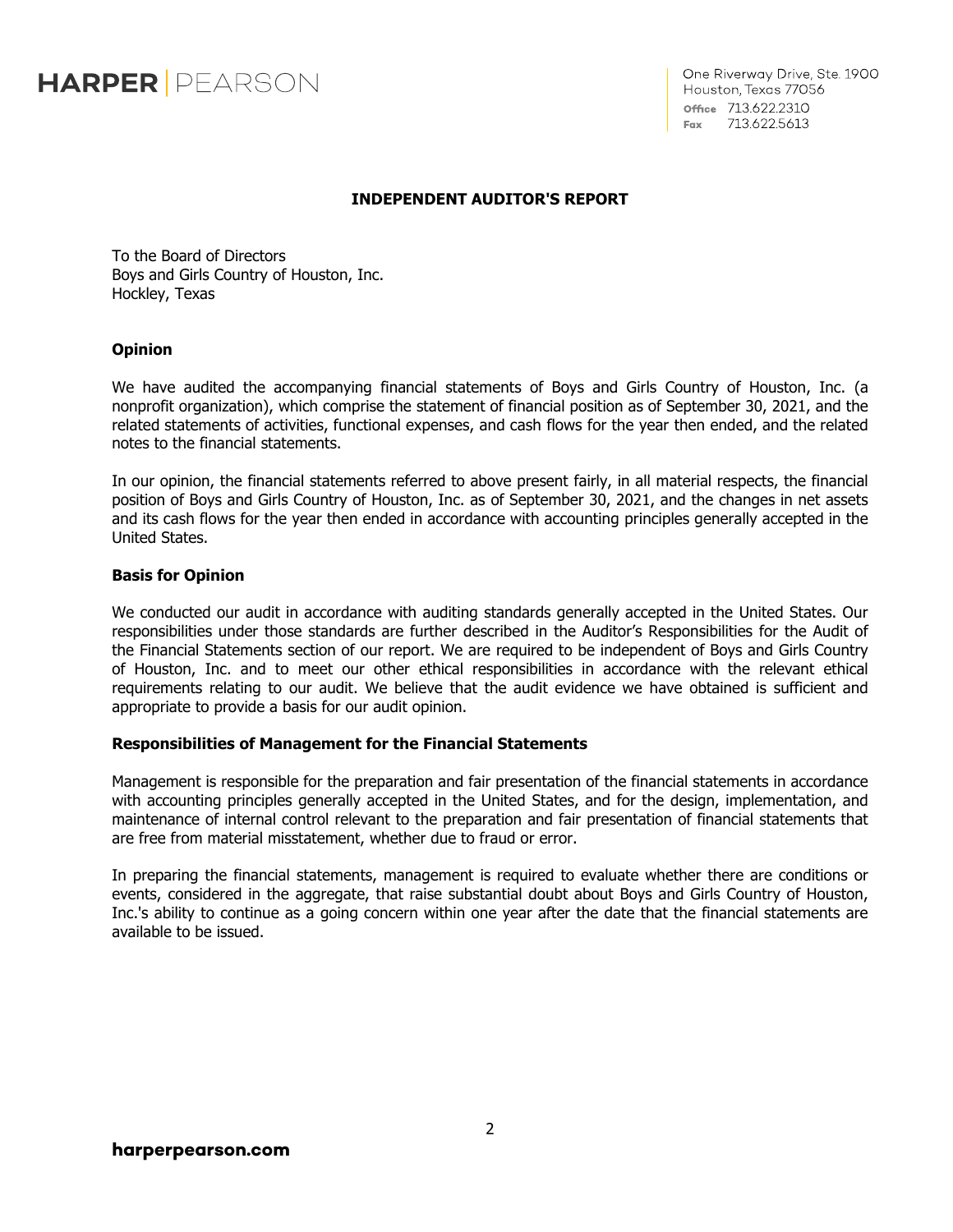### **Auditor's Responsibilities for the Audit of the Financial Statements**

Our objectives are to obtain reasonable assurance about whether the financial statements as a whole are free from material misstatement, whether due to fraud or error, and to issue an auditor's report that includes our opinion. Reasonable assurance is a high level of assurance but is not absolute assurance and therefore is not a guarantee that an audit conducted in accordance with generally accepted auditing standards will always detect a material misstatement when it exists. The risk of not detecting a material misstatement resulting from fraud is higher than for one resulting from error, as fraud may involve collusion, forgery, intentional omissions, misrepresentations, or the override of internal control. Misstatements are considered material if there is a substantial likelihood that, individually or in the aggregate, they would influence the judgment made by a reasonable user based on the financial statements.

In performing an audit in accordance with generally accepted auditing standards, we:

- Exercise professional judgment and maintain professional skepticism throughout the audit.
- Identify and assess the risks of material misstatement of the financial statements, whether due to fraud or error, and design and perform audit procedures responsive to those risks. Such procedures include examining, on a test basis, evidence regarding the amounts and disclosures in the financial statements.
- Obtain an understanding of internal control relevant to the audit in order to design audit procedures that are appropriate in the circumstances, but not for the purpose of expressing an opinion on the effectiveness of Boys and Girls Country of Houston, Inc.'s internal control. Accordingly, no such opinion is expressed.
- Evaluate the appropriateness of accounting policies used and the reasonableness of significant accounting estimates made by management, as well as evaluate the overall presentation of the financial statements.
- Conclude whether, in our judgment, there are conditions or events, considered in the aggregate, that raise substantial doubt about Boys and Girls Country of Houston, Inc.'s ability to continue as a going concern for a reasonable period of time.

We are required to communicate with those charged with governance regarding, among other matters, the planned scope and timing of the audit, significant audit findings, and certain internal control related matters that we identified during the audit.

## **Report on Summarized Comparative Information**

We have previously audited Boys and Girls Country of Houston, Inc.'s 2020 financial statements, and we expressed an unmodified audit opinion on those audited financial statements in our report dated April 9, 2021. In our opinion, the summarized comparative information presented herein as of and for the year ended September 30, 2020, is consistent, in all material respects, with the audited financial statements from which it has been derived.

Hornat Person Coupey. P.C.

HARPER & PEARSON COMPANY, P.C.

Houston, Texas March 30, 2022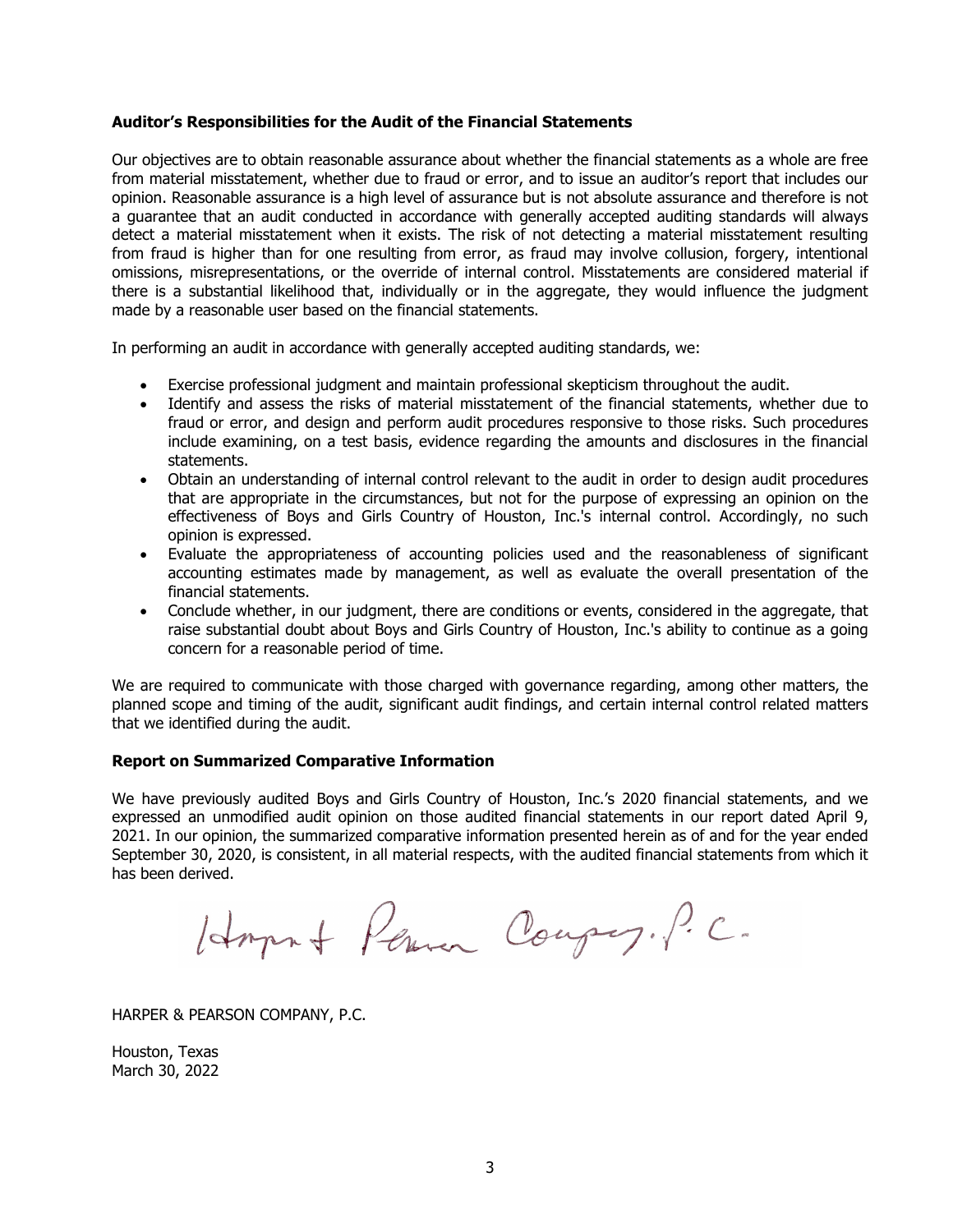## **BOYS AND GIRLS COUNTRY OF HOUSTON, INC. STATEMENTS OF FINANCIAL POSITION SEPTEMBER 30, 2021 AND 2020**

|                                              | 2021             | 2020             |
|----------------------------------------------|------------------|------------------|
| <b>ASSETS</b>                                |                  |                  |
| Unrestricted cash and cash equivalents       | \$<br>701,670    | \$               |
| Restricted cash and cash equivalents         | 483,656          | 138,837          |
| Total cash and cash equivalents              | 1,185,326        | 138,837          |
| Marketable securities                        | 1,839,841        | 213,070          |
| Receivables                                  |                  |                  |
| Contributions receivable, net                | 1,812,561        | 930,209          |
| Other receivables                            | 679,294          | 78,419           |
| Prepaid expenses and other assets            | 310,082          | 212,921          |
| Assets held for sale, net                    |                  | 522,781          |
| Interest in net assets of the Endowment Fund | 27,207,091       | 22,801,281       |
| Property and equipment, net                  | 9,132,546        | 9,227,012        |
| <b>TOTAL ASSETS</b>                          | \$42,166,741     | \$34,124,530     |
| <b>LIABILITIES AND NET ASSETS</b>            |                  |                  |
| <b>LIABILITIES</b>                           |                  |                  |
| Accounts payable and accrued liabilities     | \$<br>241,444    | \$<br>238,218    |
| Advance payable, Endowment Fund              | 750,000          | 1,000,000        |
| Note payable, PPP                            | 747,617          | 770,100          |
| Accrued salaries and benefits                | 226,548          | 177,691          |
| Deferred revenue                             | 1,475,188        | 449,401          |
| Funds held for residents                     | 51,979           | 94,582           |
| <b>TOTAL LIABILITIES</b>                     | 3,492,776        | 2,729,992        |
| <b>NET ASSETS</b>                            |                  |                  |
| Net assets without donor restrictions        | 11,179,127       | 9,550,303        |
| Net assets with donor restrictions           | 27,494,838       | 21,844,235       |
| <b>TOTAL NET ASSETS</b>                      | 38,673,965       | 31,394,538       |
| TOTAL LIABILITIES AND NET ASSETS             | 42,166,741<br>\$ | 34,124,530<br>\$ |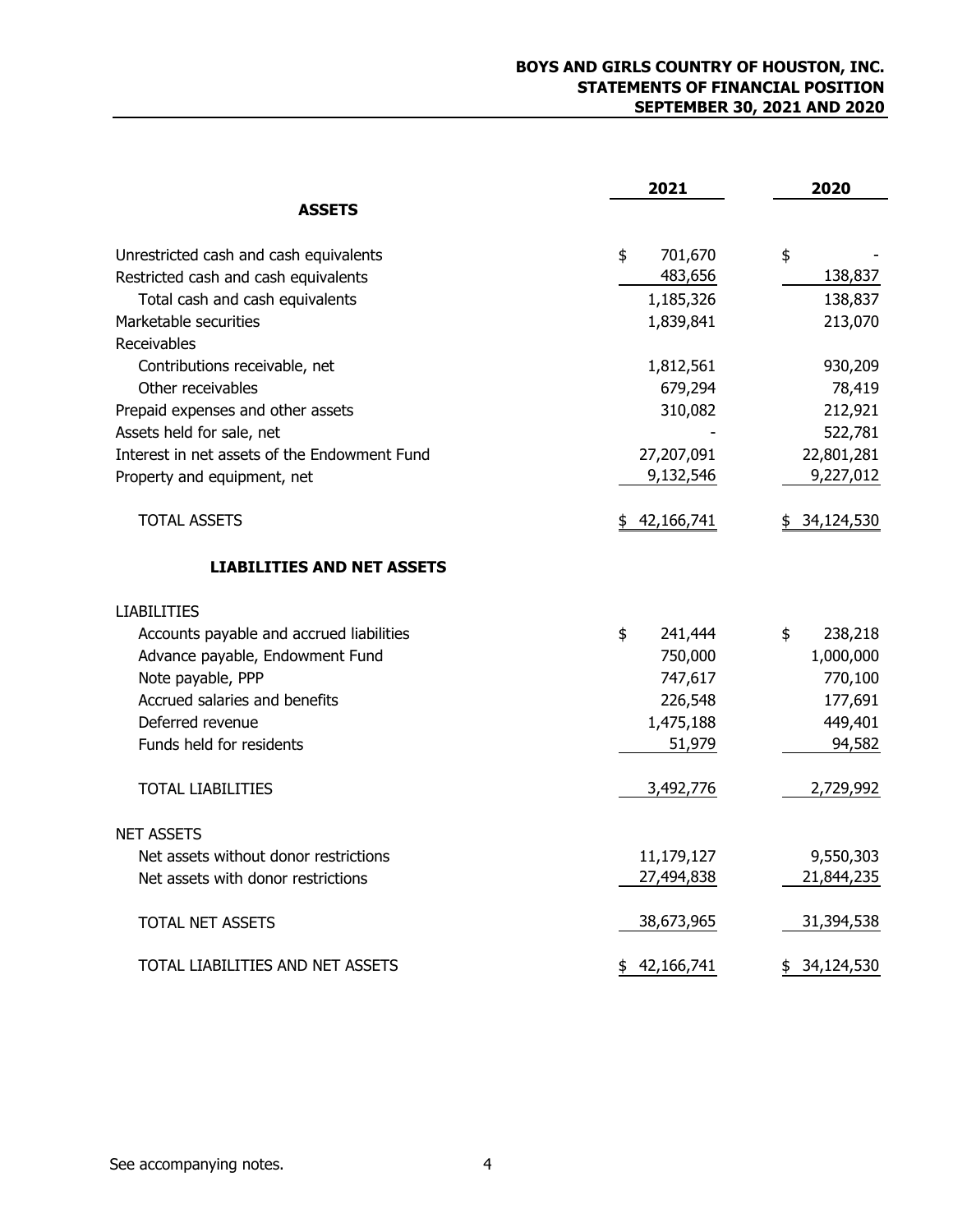## **BOYS AND GIRLS COUNTRY OF HOUSTON, INC. STATEMENT OF ACTIVITIES FOR THE YEAR ENDED SEPTEMBER 30, 2021 WITH SUMMARY TOTALS FOR THE YEAR ENDED SEPTEMBER 30, 2020**

|                                   | <b>Without</b><br><b>Donor</b><br><b>Restrictions</b> | <b>With Donor</b><br><b>Restrictions</b> | <b>Total</b>    | <b>September</b><br>30, 2020<br><b>Total</b> |  |  |
|-----------------------------------|-------------------------------------------------------|------------------------------------------|-----------------|----------------------------------------------|--|--|
| <b>OPERATING REVENUES</b>         |                                                       |                                          |                 |                                              |  |  |
| Contributions                     | \$<br>1,820,346                                       | 1,599,899<br>\$                          | 3,420,245<br>\$ | 2,474,705<br>\$                              |  |  |
| Special events                    | 1,754,073                                             |                                          | 1,754,073       | 2,563,424                                    |  |  |
| Reimbursement for care            | 116,136                                               |                                          | 116,136         | 129,298                                      |  |  |
| Grants from the Endowment Fund    | 616,000                                               | 379,000                                  | 995,000         | 300,000                                      |  |  |
| Other income                      | 89,315                                                |                                          | 89,315          | 145,723                                      |  |  |
| <b>Total Operating Revenue</b>    | 4,395,870                                             | 1,978,899                                | 6,374,769       | 5,613,150                                    |  |  |
| NET ASSETS RELEASED FROM          |                                                       |                                          |                 |                                              |  |  |
| <b>RESTRICTIONS</b>               | 734,106                                               | (734, 106)                               |                 |                                              |  |  |
| <b>Total Revenues and Support</b> | 5,129,976                                             | 1,244,793                                | 6,374,769       | 5,613,150                                    |  |  |
| <b>EXPENSES</b>                   |                                                       |                                          |                 |                                              |  |  |
| Program services                  | 4,949,749                                             |                                          | 4,949,749       | 5,169,669                                    |  |  |
| Management and general            | 405,936                                               |                                          | 405,936         | 443,301                                      |  |  |
| Fund raising                      | 586,135                                               |                                          | 586,135         | 671,363                                      |  |  |
| Direct donor benefit costs        | 66,193                                                |                                          | 66,193          | 444,527                                      |  |  |
| <b>Total Expenses</b>             | 6,008,013                                             |                                          | 6,008,013       | 6,728,860                                    |  |  |
| CHANGE IN NET ASSETS              |                                                       |                                          |                 |                                              |  |  |
| FROM OPERATIONS                   | (878, 037)                                            | 1,244,793                                | 366,756         | (1, 115, 710)                                |  |  |
| <b>GAIN ON SALE OF ASSETS</b>     |                                                       |                                          |                 |                                              |  |  |
| <b>HELD FOR SALE</b>              | 1,729,846                                             |                                          | 1,729,846       |                                              |  |  |
| <b>GAIN ON EXTINGUISHMENT</b>     |                                                       |                                          |                 |                                              |  |  |
| OF DEBT                           | 777,015                                               |                                          | 777,015         |                                              |  |  |
| CHANGE IN INTEREST IN             |                                                       |                                          |                 |                                              |  |  |
| <b>ENDOWMENT FUND</b>             |                                                       | 4,405,810                                | 4,405,810       | 2,067,564                                    |  |  |
| <b>CHANGE IN NET ASSETS</b>       | 1,628,824                                             | 5,650,603                                | 7,279,427       | 951,854                                      |  |  |
| NET ASSETS, BEGINNING OF YEAR     | 9,550,303                                             | 21,844,235                               | 31,394,538      | 30,442,684                                   |  |  |
| NET ASSETS, END OF YEAR           | \$ 11,179,127                                         | \$ 27,494,838                            | \$ 38,673,965   | \$ 31,394,538                                |  |  |

See accompanying notes. 5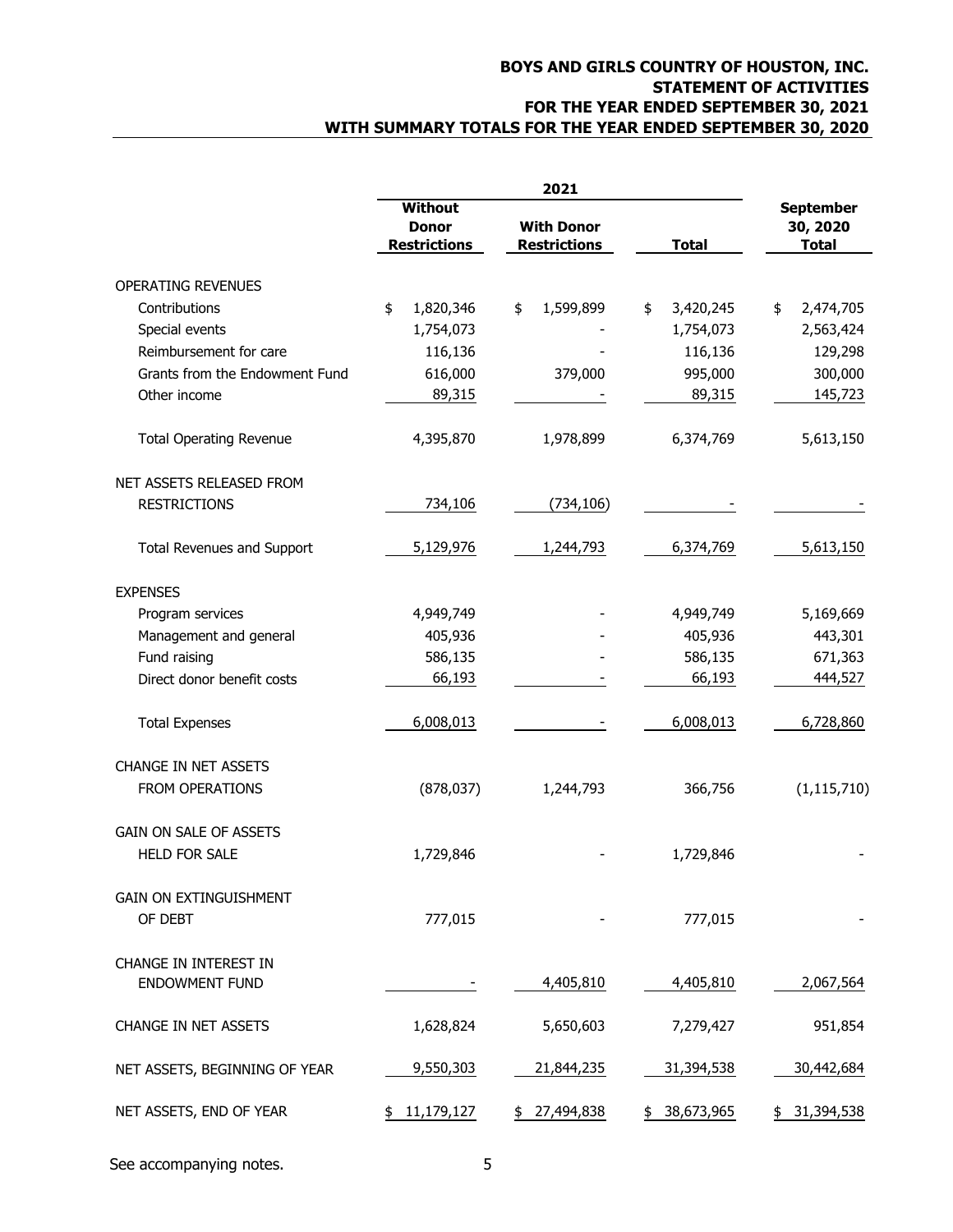## **BOYS AND GIRLS COUNTRY OF HOUSTON, INC. STATEMENT OF FUNCTIONAL EXPENSES FOR THE YEAR ENDED SEPTEMBER 30, 2021 WITH SUMMARY TOTALS FOR THE YEAR ENDED SEPTEMBER 30, 2020**

|                                           |                         |                    |               | 2021              |    |         |                 |                 |  |      |
|-------------------------------------------|-------------------------|--------------------|---------------|-------------------|----|---------|-----------------|-----------------|--|------|
|                                           | <b>Program Services</b> |                    |               | <b>Management</b> |    |         |                 | September 30,   |  |      |
|                                           | <b>Residential</b>      | <b>College and</b> |               |                   |    | and     |                 | <b>Fund</b>     |  | 2020 |
|                                           | <b>Services</b>         |                    | <b>Career</b> | General           |    | Raising | <b>Total</b>    | <b>Total</b>    |  |      |
| Salaries and employee benefits            | \$<br>2,632,408         | \$                 | 454,114       | \$<br>231,767     | \$ | 357,006 | \$<br>3,675,295 | \$<br>4,072,432 |  |      |
| Depreciation                              | 449,193                 |                    | 74,865        | 43,672            |    | 56,149  | 623,879         | 657,438         |  |      |
| Utilities and telephone                   | 192,235                 |                    | 32,040        | 18,690            |    | 24,030  | 266,995         | 298,130         |  |      |
| Maintenance and operation of              |                         |                    |               |                   |    |         |                 |                 |  |      |
| properties and vehicles                   | 240,716                 |                    | 42,868        | 13,785            |    | 17,724  | 315,093         | 298,725         |  |      |
| Resident activities and education support | 91,134                  |                    | 125,447       |                   |    |         | 216,581         | 130,542         |  |      |
| Insurance                                 | 192,813                 |                    | 32,136        | 18,746            |    | 24,102  | 267,797         | 250,836         |  |      |
| Food and supplies                         | 61,961                  |                    | 15,419        |                   |    |         | 77,380          | 145,781         |  |      |
| Staff recruiting and training costs       | 95,505                  |                    | 18,336        | 6,464             |    | 8,855   | 129,160         | 87,814          |  |      |
| Direct mailings and newsletter            | 160                     |                    | 40            |                   |    | 65,467  | 65,667          | 52,274          |  |      |
| Office supplies and postage               | 81,221                  |                    | 13,538        | 18,980            |    | 25,466  | 139,205         | 99,156          |  |      |
| Resident medical and dental care          | 17,478                  |                    | 1,795         |                   |    |         | 19,273          | 16,151          |  |      |
| Bad debt expense                          |                         |                    |               |                   |    |         |                 | 20,000          |  |      |
| Interest expense                          |                         |                    |               | 7,726             |    |         | 7,726           | 3,650           |  |      |
| Ranch operations                          | 15,614                  |                    |               |                   |    |         | 15,614          | 17,905          |  |      |
| Professional fees                         | 59,625                  |                    | 9,088         | 46,106            |    | 7,336   | 122,155         | 133,499         |  |      |
| <b>Total Expenses</b>                     | 4,130,063               | \$                 | 819,686       | \$<br>405,936     | \$ | 586,135 | 5,941,820       | 6,284,333       |  |      |
| Direct donor benefit costs                |                         |                    |               |                   |    |         | 66,193          | 444,527         |  |      |
| Total                                     |                         |                    |               |                   |    |         | 6,008,013       | 6,728,860       |  |      |

See accompanying notes. 6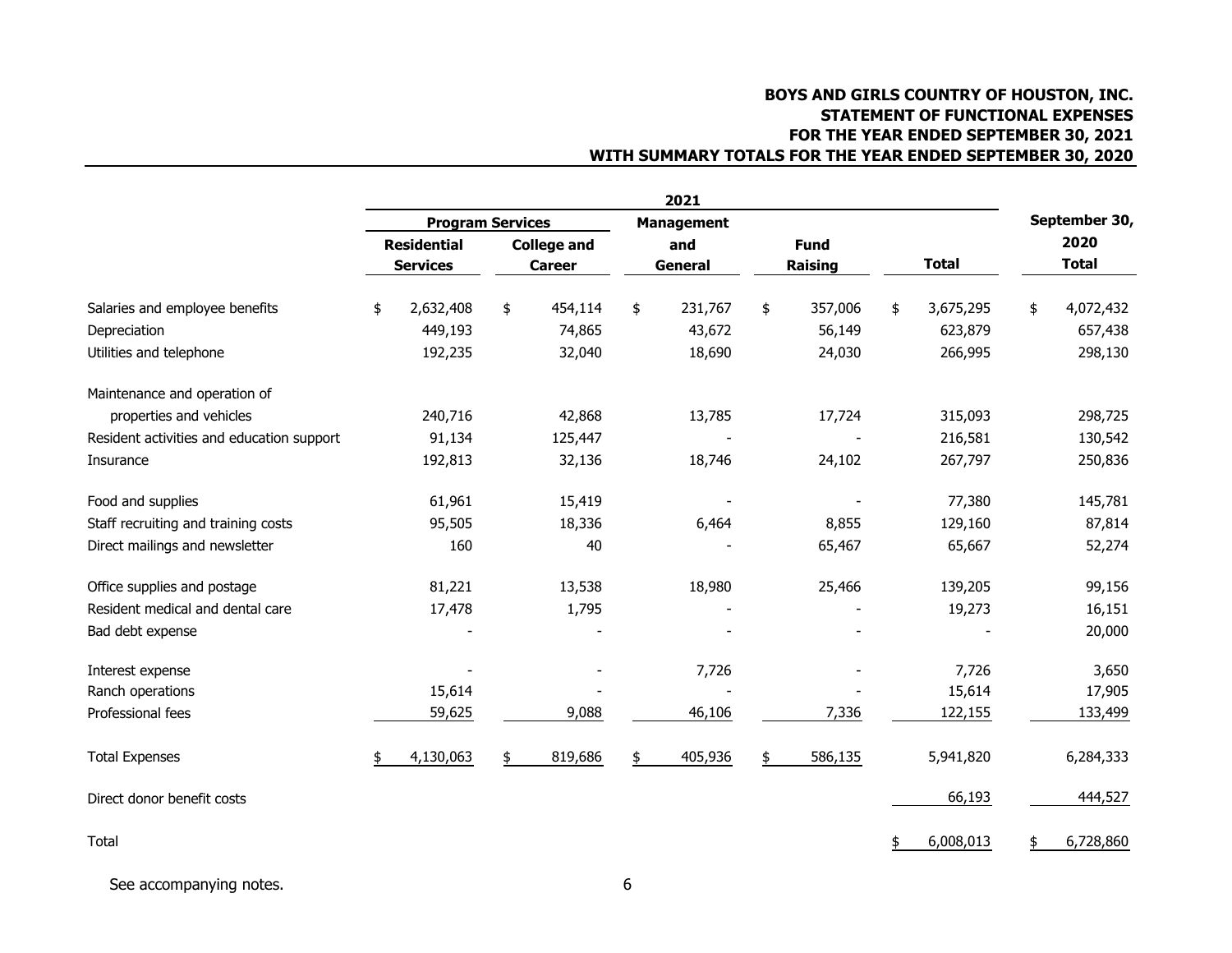## **BOYS AND GIRLS COUNTRY OF HOUSTON, INC. STATEMENTS OF CASH FLOWS FOR THE YEARS ENDED SEPTEMBER 30, 2021 AND 2020**

|                                                                                             | 2021                      | 2020               |
|---------------------------------------------------------------------------------------------|---------------------------|--------------------|
| CASH FLOWS FROM OPERATING ACTIVITIES:                                                       |                           |                    |
| Change in net assets                                                                        | 7,279,427<br>\$           | 951,854<br>\$      |
| Adjustments to reconcile change in net assets                                               |                           |                    |
| to net cash used by operating activities:                                                   |                           |                    |
| Depreciation                                                                                | 623,879                   | 657,438            |
| Gain on extinguishment of debt<br>Donated property and equipment                            | (777, 015)<br>(44, 667)   | (13,750)           |
| (Gain) Loss on disposal of property and equipment                                           | (1,729,846)               | 2,600              |
| Realized and unrealized loss (gain) on marketable securities                                | 22,172                    | (470)              |
| Change in interest in net assets of Endowment Fund                                          | (4,405,810)               | (2,067,564)        |
| Change in operating assets and liabilities:<br>Contributions receivable, net                |                           |                    |
| Other receivables                                                                           | (1,608,089)<br>(600, 875) | 303,390<br>292,455 |
| Prepaid expenses and other assets                                                           | (97, 161)                 | 99,762             |
| Accounts payable and accrued liabilities                                                    | 10,141                    | (80, 023)          |
| Accrued salaries and benefits                                                               | 48,857                    | (20,050)           |
| Deferred revenue                                                                            | 1,025,787                 | (683, 807)         |
| Funds held for residents                                                                    | (42,603)                  | 29,956             |
| Total adjustments                                                                           | (7, 575, 230)             | (1,480,063)        |
| Net cash used by operating activities                                                       | (295, 803)                | (528, 209)         |
| CASH FLOWS FROM INVESTING ACTIVITIES:                                                       |                           |                    |
| Purchases of marketable securities                                                          | (3,081,585)               | (850, 686)         |
| Proceeds from sales of marketable securities                                                | 1,432,642                 | 703,046            |
| Proceeds from sale of assets held for sale                                                  | 2,131,060                 |                    |
| Purchase of property and equipment                                                          | (363,179)                 | (263,385)          |
| Net cash provided (used) by investing activities                                            | 118,938                   | (411, 025)         |
| CASH FLOWS FROM FINANCING ACTIVITIES:                                                       |                           |                    |
| Proceeds from contributions restricted for acquisition                                      |                           |                    |
| of property and equipment<br>Repayment of advances from Endowment Fund                      | 725,737                   | 19,061             |
| Borrowings on note payable, PPP                                                             | (250,000)<br>747,617      | 770,100            |
|                                                                                             |                           |                    |
| Net cash provided by financing activities                                                   | 1,223,354                 | 789,161            |
| NET CHANGE IN CASH AND CASH EQUIVALENTS                                                     | 1,046,489                 | (150, 073)         |
| CASH AND CASH EQUIVALENTS AT BEGINNING OF YEAR                                              | 138,837                   | 288,910            |
| CASH AND CASH EQUIVALENTS AT END OF YEAR                                                    | 1,185,326                 | <u>138,837</u>     |
| SUPPLEMENTAL DISCLOSURE OF CASH FLOW INFORMATION:<br>Cost of property and equipment retired | 1,891,848<br>\$           | 166,897            |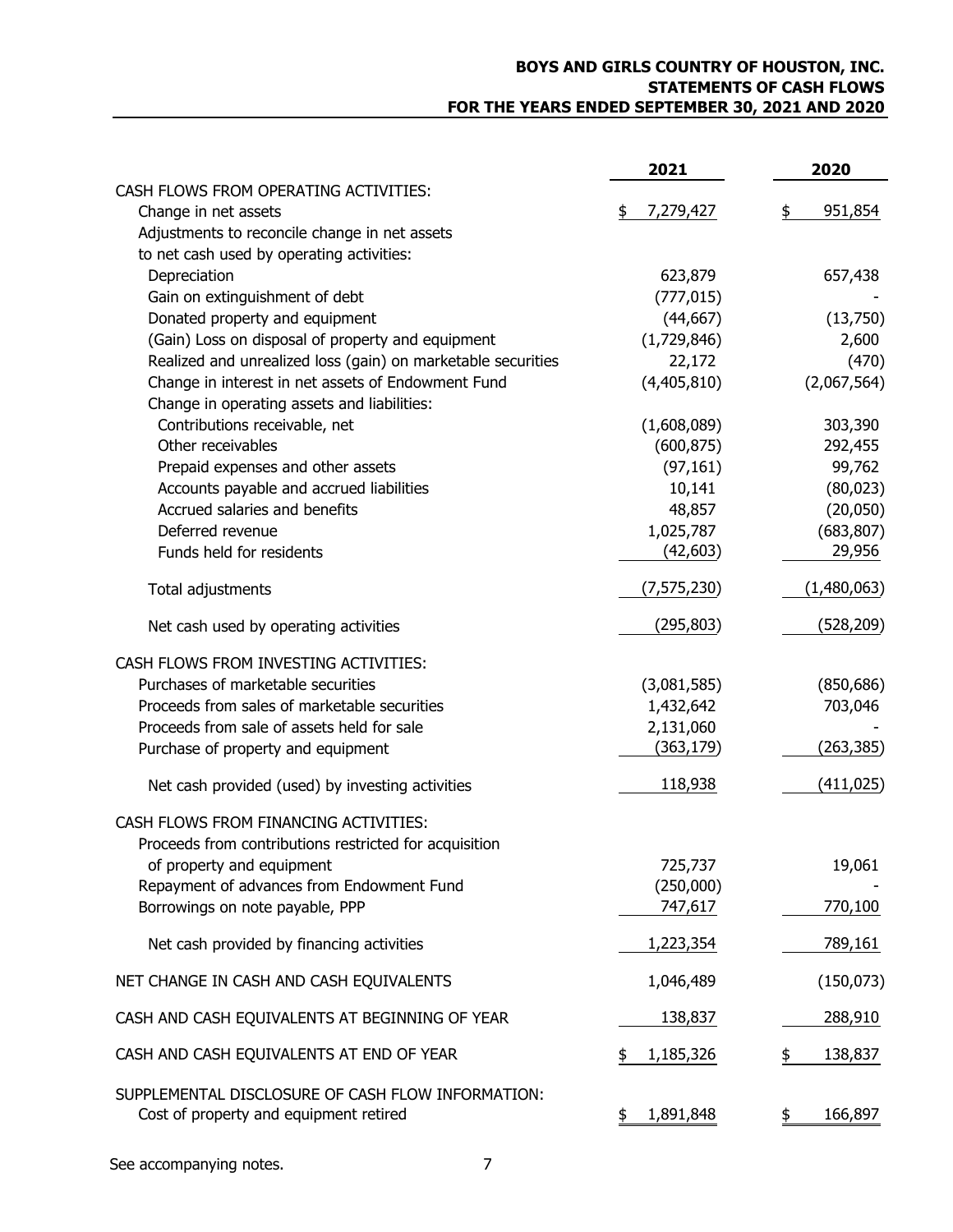#### NOTE A BASIS OF PRESENTATION AND SUMMARY OF SIGNIFICANT ACCOUNTING POLICIES

Organization - Boys and Girls Country of Houston, Inc. (Boys and Girls Country), a Texas notfor-profit organization, is a licensed childcare residential facility that provides 24-hour care for children from families in crisis between the ages of 5 and 18, primarily from the Greater Houston area (Residential Services Program). Boys and Girls Country also provides a residential care and scholarship program for residents aged 18 or older (College & Career Program).

Boys and Girls Country of Houston Endowment Fund, Inc. (the Endowment Fund), a financially related organization, was created in 1986 to seek support for and hold assets on behalf of Boys and Girls Country. The Endowment Fund has a separate board of directors and Boys and Girls Country does not exercise control over the Endowment Fund, therefore consolidated financial statements are not required but rather the interest in the net assets of the Endowment Fund are included as a single asset in the accompanying statements of financial position. The Endowment Fund transfers assets to Boys and Girls Country when authorized by the Endowment Fund Board of Directors.

Comparative Financial Information - The financial statements include certain prior year summarized comparative information in total but not by net asset class. Such information does not include sufficient detail to constitute a presentation in conformity with generally accepted accounting principles in the United States (GAAP). Accordingly, such information should be read in conjunction with Boys and Girls County's financial statements for the year ended September 30, 2020, from which the summarized information was derived.

Management's Estimates - The preparation of financial statements in conformity with generally accepted accounting principles (GAAP) requires management to make estimates and assumptions that affect the reported amounts of assets and liabilities and disclosure of contingent assets and liabilities at the date of the financial statements and the reported amounts of revenues and expenses and the allocation of expenses among various functions during the reporting period. Actual results could differ from those estimates.

Concentrations of Credit and Market Risk - Financial instruments that subject Boys and Girls Country to concentrations of credit risk consist principally of cash, interest-bearing deposits, and marketable securities. Boys and Girls Country places its cash and interest-bearing deposits with high credit quality financial institutions. At times, such amounts may exceed insured limits; however, these amounts typically may be redeemed upon demand and, therefore, bear minimal risk. In monitoring this credit risk, Boys and Girls Country periodically evaluates the stability of these financial institutions.

Marketable securities subject Boys and Girls Country to various levels of risk associated with economic, operating, and political events beyond management's control. Consequently, management's judgment as to the level of losses that currently exist or may develop in the future involves the consideration of current and anticipated conditions and their potential effects on the Boys and Girls Country's marketable securities. Due to the level of risk associated with marketable securities and the level of uncertainty related to changes in the value of marketable securities, it is at least reasonably possible that changes in risks in the near term could materially impact the amounts reflected in the accompanying financial statements.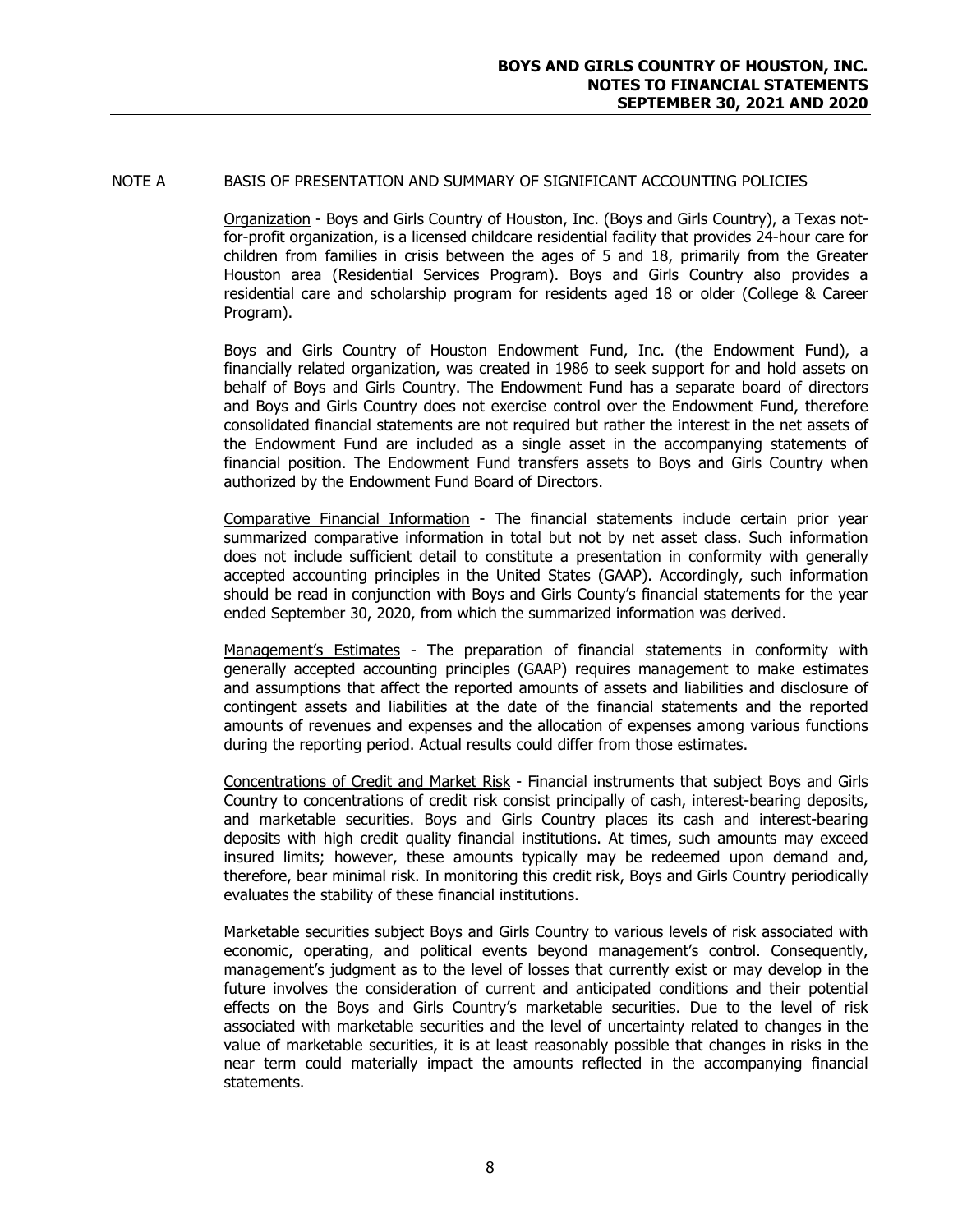NOTE A BASIS OF PRESENTATION AND SUMMARY OF SIGNIFICANT ACCOUNTING POLICIES (CONTINUED)

> Cash and Cash Equivalents - Cash and cash equivalents include cash and interest-bearing deposits held in sweep accounts maintained with investment banks.

> Marketable Securities - Marketable securities are carried at fair value. Fair value is the price that would be received to sell an asset or paid to transfer a liability in an orderly transaction between market participants at the measurement date. Investment income or loss is included in other income in the statement of activities as increases or decreases in net assets without donor restrictions unless the income or loss is restricted by donor or law.

> Contributions Receivable - Contributions receivable that are expected to be collected within one year are recorded at net realizable value. Amounts that are expected to be collected in future years are discounted, if material, to estimate the present value of future cash flows. Estimated discounts at September 30, 2021 and 2020 were considered immaterial. An allowance for doubtful accounts is established and accounts written off as needed based upon factors surrounding the credit risk of specific donors. At September 30, 2021, contributions receivable from three donors represented 77% of gross contributions receivable. At September 30, 2020 contributions receivable from two donors represented 84% of gross contributions receivable.

> Other Receivables - Other receivables consist of amounts due primarily from the Endowment Fund and donor contributions and other revenues made through third party credit card processors. Generally, no collateral or other security is required to support other receivables.

> Assets Held for Sale - In fiscal 2019, management committed to a plan to sell two tracts of land and the related buildings and improvements. Accordingly, the cost and accumulated depreciation of these assets was reclassified as assets held for sale. During fiscal 2021, Boys and Girls Country sold one of the tracts and related buildings and improvements with a book value of \$401,214 for \$2,131,060 and recognized a gain of \$1,729,846. Boys and Girls Country continues to use the other tract and reclassified it to property and equipment during fiscal 2021. Boys and Girls Country used both properties for operations in fiscal 2021 and 2020, and recorded \$30,673 and \$58,294 of depreciation during the respective fiscal years. In fiscal 2020, Boys and Girls Country wrote off a fully depreciated item with an original cost of \$26,500.

> Property and Equipment - Property and equipment is recorded at cost if purchased or at fair value at the date of gift if donated. Depreciation is calculated using the straight-line method over estimated useful lives of 5 to 30 years for buildings and improvements and 3 to 8 years for furniture and equipment and transportation equipment.

> Expenditures for additions, major renewals, and betterments are capitalized and expenditures for maintenance and repairs are charged to earnings as incurred.

> The cost of assets retired or otherwise disposed of and the related accumulated depreciation are removed from the accounts and any gain or loss is included in the statement of activities.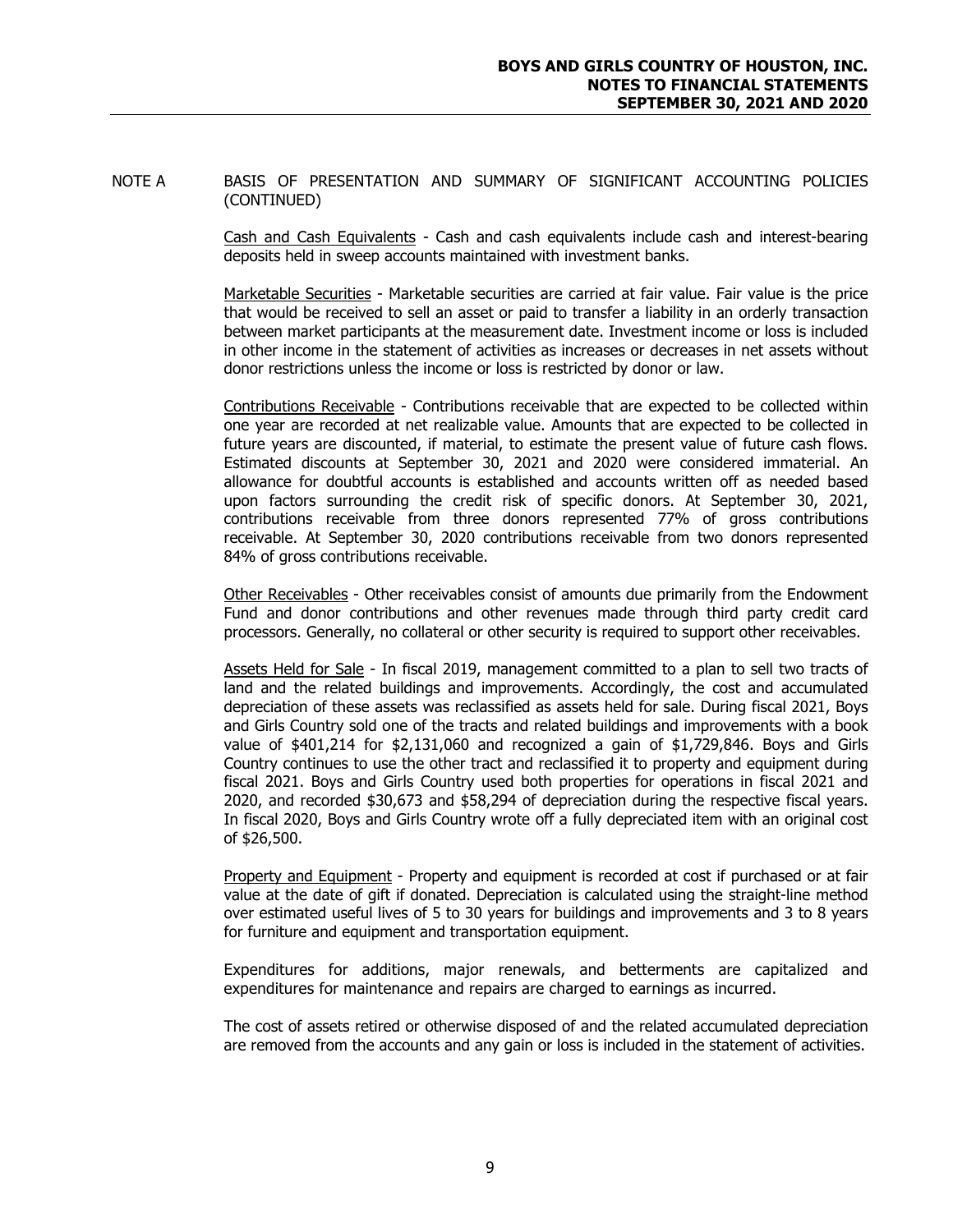### NOTE A BASIS OF PRESENTATION AND SUMMARY OF SIGNIFICANT ACCOUNTING POLICIES (CONTINUED)

Interest in Net Assets of the Endowment Fund - Interest in net assets of the Endowment Fund is recorded at the fair value of the underlying assets of the Endowment Fund as reported in the audited financial statements of the Endowment Fund. As further discussed in Note F, changes in the value of the Endowment Fund from year to year are recorded as an increase or decrease in net assets with donor restrictions in the statements of activities.

Deferred Revenue - Deferred revenue consists primarily of funds and contributions received for attendance at events to be held in the future.

Net Asset Classification - Contributions and the related net assets are classified based on the existence or absence of donor-imposed restrictions, as follows:

• Net assets without donor restrictions include those net assets whose use is not restricted by donor-imposed stipulations even though their use may be limited in other respects such as by contract or board designation.

• Net assets with donor restrictions include contributions restricted by the donor for specific purposes or time periods. When the purpose is accomplished or the time restriction is met, net assets with donor restrictions are released to net assets without donor restrictions. Net assets with donor restrictions also include Boys and Girls Country's interest in net assets with donor restrictions of the Endowment Fund and earnings on the net assets without donor restrictions that were transferred by Boys and Girls Country to the Endowment Fund. (See Note F).

Net assets with donor restrictions also includes contributions received by the Endowment Fund whereby donors have restricted the contribution in perpetuity. The related investment income is available to the Endowment Fund to distribute to Boys and Girls Country to support various activities.

Contributions - Contributions are recognized as revenue when an unconditional commitment is received from the donor. Conditional contributions are included in revenue when the conditions are substantially met. Boys and Girls Country recognizes gifts of property and equipment as unrestricted support unless explicit donor stipulations specify how the donated assets must be used.

In-Kind Contributions - Donated assets, materials and use of facilities are recognized at fair value as contributions when an unconditional commitment is received from the donor. The related asset or expense is recorded as the item is used. Contributions of services which would typically need to be purchased, if not provided by donation, are recognized either when services received create or enhance nonfinancial assets or are provided by individuals possessing specialized skills. In 2021 and 2020, \$44,667 and \$13,750 of donated property and equipment and \$5,555 and \$38,098 of donated goods and services were recorded as inkind contributions, assets and program expenses, respectively.

Reimbursement for Care - Boys and Girls Country requests reimbursements for the care of certain children from Texas Department of Family and Protective Services, Social Security and families. Due to the uncertainty of collection, such reimbursements are recognized as revenue when the funds are received.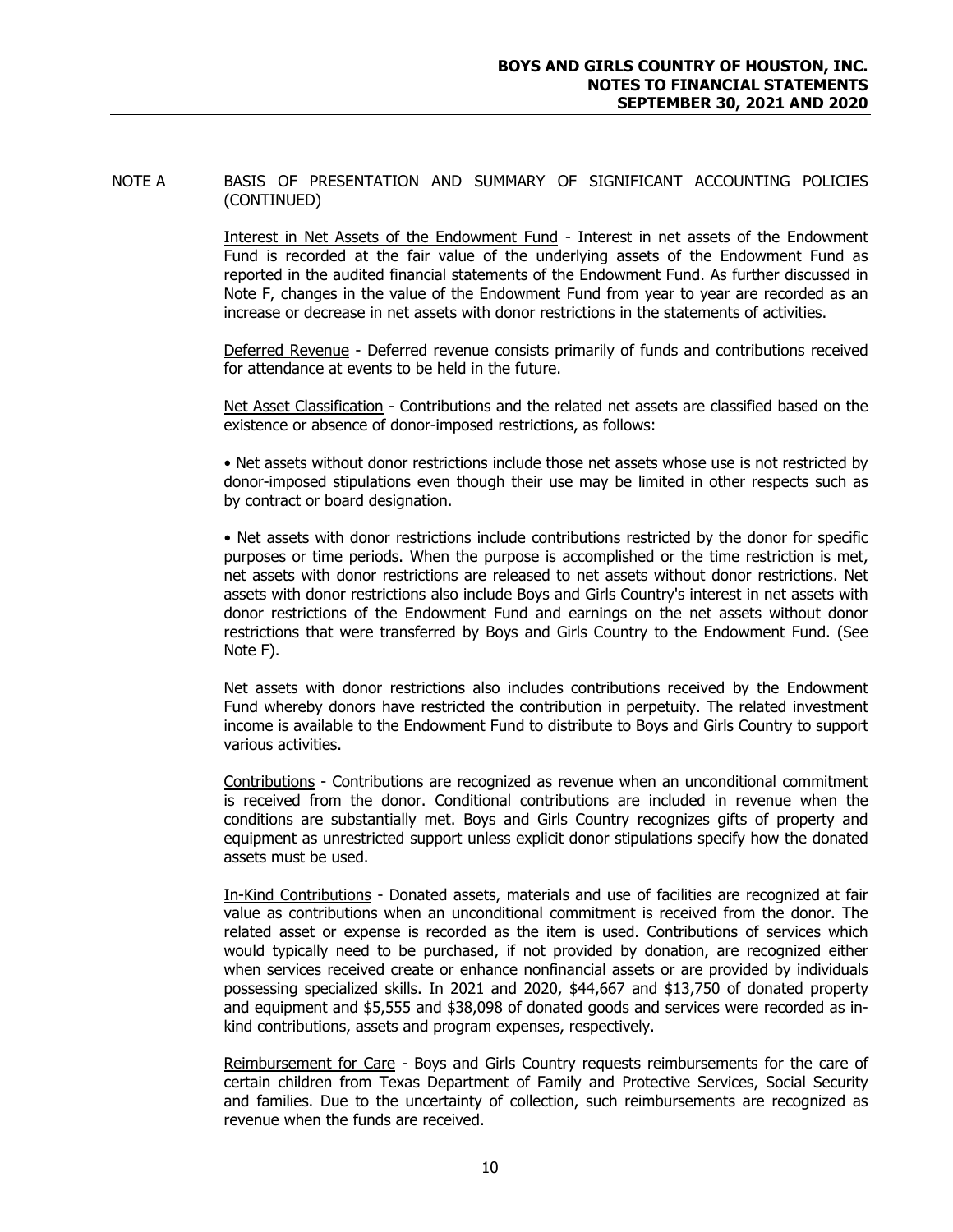NOTE A BASIS OF PRESENTATION AND SUMMARY OF SIGNIFICANT ACCOUNTING POLICIES (CONTINUED)

> Functional Expenses - Certain expenses benefit multiple programs as well as support functions and are allocated to the functional categories as follows:

- Salaries and related benefits are allocated based on job position and time allocations reported by employees.
- Other expenses not directly identifiable to a specific function are allocated based on salary percentages.

Income Taxes - Boys and Girls Country is a not-for-profit organization that is exempt from federal income taxes under Section  $501(c)(3)$  of the Internal Revenue Code. However, Boys and Girls Country is subject to taxes on unrelated business income. No unrelated business income was generated in fiscal 2021 and 2020.

Boys and Girls Country believes that all significant tax positions utilized by Boys and Girls Country will more likely than not be sustained upon examination. As of September 30, 2021, the tax years that remain subject to examination by the major tax jurisdictions under the statute of limitations are from the fiscal year 2018 forward (with limited exceptions). Tax penalties and interest, if any, would be accrued as incurred and would be classified as management and general expense in the statement of activities.

Concentrations - Approximately 27% and 42% of total contributions and special events revenue were derived from a single annual event, the Heritage Awards Dinner, during fiscal 2021 and 2020, respectively.

#### NOTE B LIQUIDITY AND AVAILABILITY

Boys and Girls Country manages its cash flows through the use of an annual budget that is created by Management and approved by its Board of Directors. Boys and Girls Country generally relies on proceeds from its fund-raising events, contributions from different constituencies, grants from the Endowment and other sources of revenue to fund its ongoing operations. As described in Note F, each year the Endowment may grant to Boys and Girls Country up to five percent of its net assets (approximately \$1,362,000 and \$1,140,000 at September 30, 2021 and 2020, respectively) based on a request from Boys and Girls Country. Grant funds are drawn by Boys and Girls Country when needed to provide liquidity for operations. From time to time, Boys and Girls Country may supplement cash flow by utilizing cash restricted for the cottage rebuild program received from donors in advance of the cottage rebuild expenditures. Boys and Girls Country seeks to maximize the return on excess funds through investments in marketable securities for its own account. When needed, these marketable securities are liquidated to fund operations.

In fiscal 2021 and 2020, as further discussed in Notes G and H, Boys and Girls Country obtained loans under the Paycheck Protection Program and has available a line of credit amounting to \$300,000.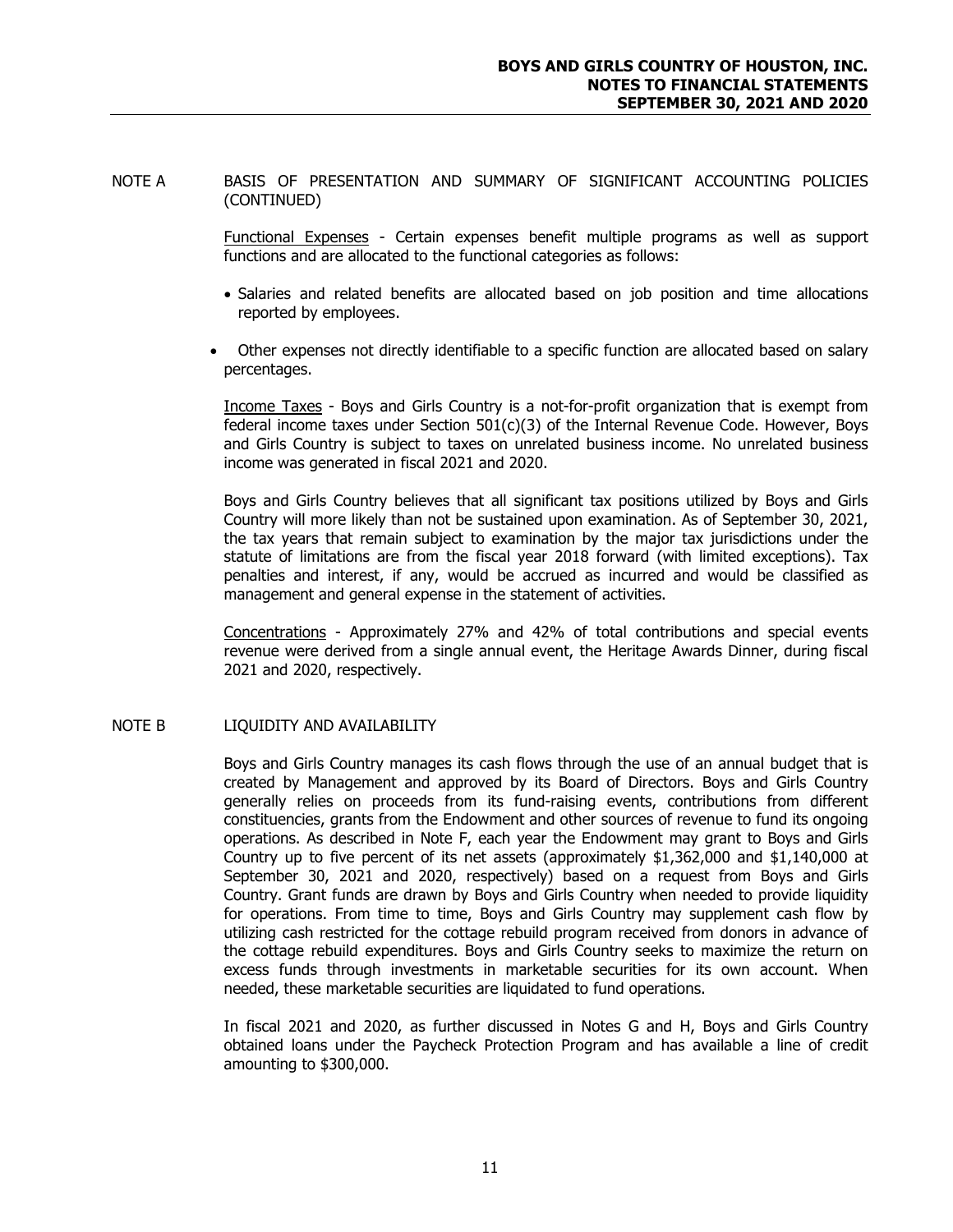### NOTE B LIQUIDITY AND AVAILABILITY (CONTINUED)

Financial assets available to fund subsequent year operations are as follows at September 30, 2021 and 2020:

|                                                                                                     | 2021                                                 | 2020                                          |
|-----------------------------------------------------------------------------------------------------|------------------------------------------------------|-----------------------------------------------|
| Cash and cash equivalents<br>Marketable securities<br>Contributions receivable<br>Other receivables | 1,185,326<br>\$<br>1,839,841<br>1,812,561<br>679,294 | 138,837<br>\$<br>213,070<br>930,209<br>78,419 |
| Less Restricted Assets (Note I)                                                                     | 5,517,022<br>(2,493,656)                             | 1,360,535<br>(1,383,903)                      |
| Assets Available (Deficit)                                                                          | 3,023,366                                            | (23,368)                                      |

## NOTE C CONTRIBUTIONS RECEIVABLE, NET

Contributions at September 30, 2021 and 2020 are receivable as follows:

|                                                                     | 2021                 | 2020                    |
|---------------------------------------------------------------------|----------------------|-------------------------|
| Receivable in less than one year<br>Receivable in one to five years | 771,197<br>1,050,000 | 182,847<br>S<br>765,000 |
| Allowance for doubtful accounts                                     | 1,821,197<br>(8,636) | 947,847<br>(17, 638)    |
|                                                                     | 1,812,561            | 930,209                 |

#### NOTE D FAIR VALUE DISCLOSURES

GAAP provides a framework for measuring fair value using a hierarchy that prioritizes the inputs to valuation techniques used to measure fair value based upon whether the inputs to those valuation techniques are observable or unobservable. This hierarchy gives the highest priority to unadjusted quoted prices in active markets for identical financial instruments and the lowest priority to unobservable inputs. Valuation techniques maximize the use of observable inputs and minimize the use of unobservable inputs. The financial instrument's fair value measurement level within the fair value hierarchy is based on the lowest level of any input that is significant to the fair value measurement. These inputs are summarized in the three broad levels listed below:

Level 1 – Unadjusted quoted prices for identical financial instruments in active markets that Boys and Girls Country has the ability to access.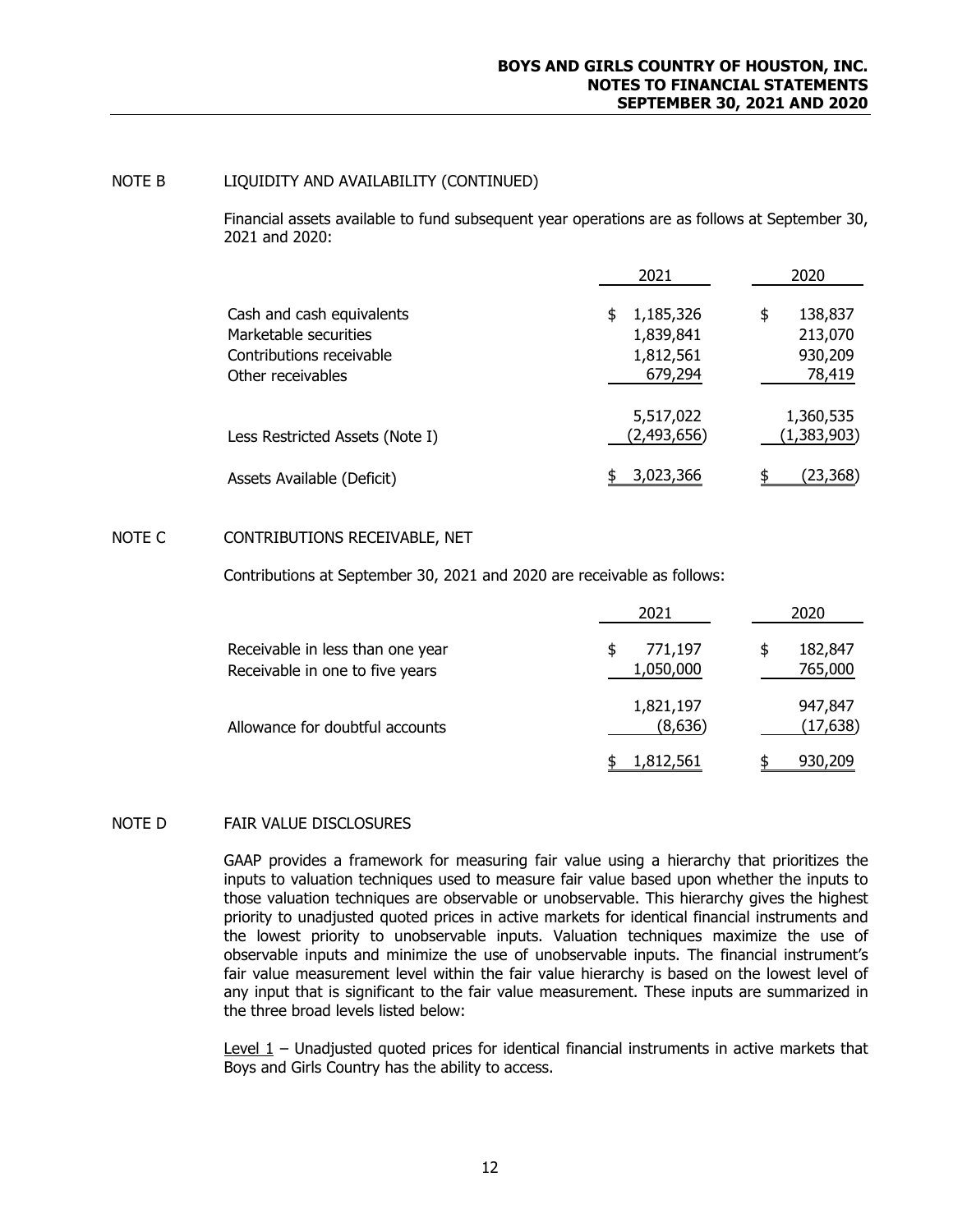#### NOTE D FAIR VALUE DISCLOSURES (CONTINUED)

Level 2 – Other significant observable inputs (including quoted prices in active or inactive markets for similar financial instruments), or other inputs that are observable or can be corroborated by observable market data for substantially the full term of the financial instruments.

Level 3 – Unobservable inputs that are supported by little or no market activity and that are significant to the fair value of the financial instruments. The fair value of Level 3 financial instruments is determined using pricing models, discounted cash flow methodologies, or similar techniques, as well as instruments for which the determination of fair value requires significant management judgment or estimation.

The fair values of marketable securities are categorized as follows September 30, 2021 and 2020:

|                                                                                                           | 2021                    |                                                   |          |                                                     |  |  |  |
|-----------------------------------------------------------------------------------------------------------|-------------------------|---------------------------------------------------|----------|-----------------------------------------------------|--|--|--|
|                                                                                                           | Level 1                 | Level 2                                           | Level 3  | Total                                               |  |  |  |
| Interest in net assets of the<br><b>Endowment Fund</b><br>U.S. government securities<br>Corporate bonds   | \$<br>10,009<br>10,009  | 27,207,091<br>\$<br>1,829,832<br>29,036,923<br>\$ | \$<br>\$ | \$27,207,091<br>10,009<br>1,829,832<br>\$29,046,932 |  |  |  |
|                                                                                                           | Level 1                 | 2020<br>Level 2                                   | Level 3  | Total                                               |  |  |  |
| Interest in net assets of the<br>Endowment Fund<br>U.S. government securities<br>Money market mutual fund | \$<br>200,555<br>12,515 | \$22,801,281                                      | \$       | \$22,801,281<br>200,555<br>12,515                   |  |  |  |
|                                                                                                           | 213,070                 | 22,801,281                                        | \$       | 23,014,351                                          |  |  |  |

Interest in net assets of the Endowment Fund is reported at the fair value of the net assets of the Endowment Fund as of September 30, 2021 and 2020 and is based upon the fair value of the underlying assets which consist primarily of actively traded equity securities, corporate bonds and U.S. government securities. The investments of the Endowment Fund also include three limited partnership funds and limited liability company funds reported by the Endowment Fund using the net asset value per share (NAV) practical expedient. At September 30, 2021 and 2020, the value of the limited partnerships and limited liability company was \$4,251,153 and \$959,198, respectively.

There have been no changes in the techniques used to determine fair value during fiscal 2021 and 2020. The preceding methods described may produce a fair value calculation that may not be indicative of net realizable value or reflective of future fair values. Furthermore, although Boys and Girls Country believes its valuation techniques are appropriate and consistent with other market participants, the use of different techniques or assumptions to determine the fair value of certain financial instruments could result in a different fair value measurement at the reporting date.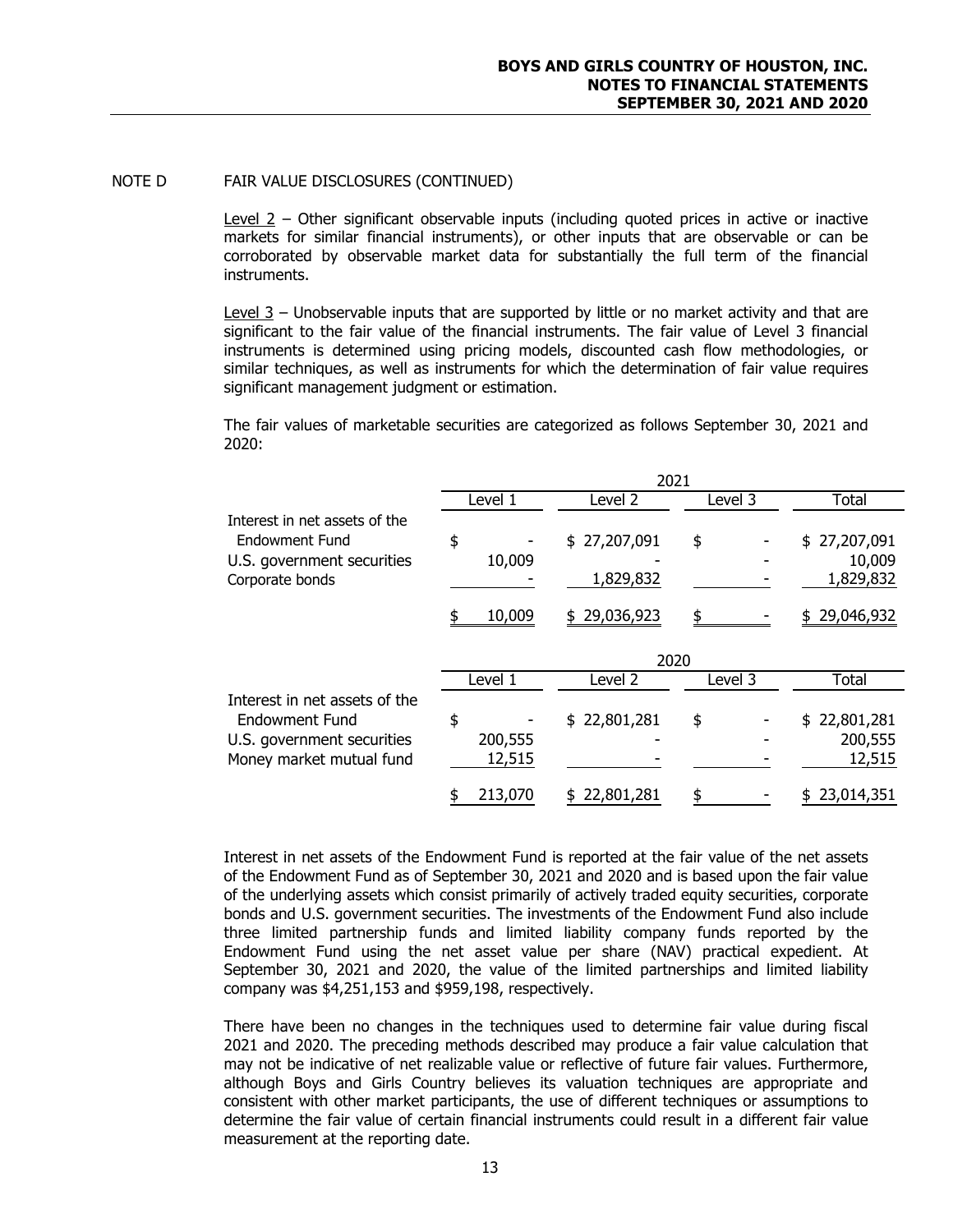## NOTE E PROPERTY AND EQUIPMENT

Property and equipment consist of the following at September 30, 2021 and 2020:

|                               | 2021                       | 2020                         |
|-------------------------------|----------------------------|------------------------------|
| Land and improvements         | 4,709,139<br>\$            | 4,671,388<br>\$              |
| Buildings and improvements    | 12,717,277                 | 12,423,807                   |
| Furniture and equipment       | 1,613,356                  | 1,513,241                    |
| Transportation equipment      | 691,866                    | 664,016                      |
| Livestock                     | 59,350                     | 59,350                       |
| Construction in progress      | 59,781                     | 6,700                        |
| Less accumulated depreciation | 19,850,769<br>(10,718,223) | 19,338,502<br>(10, 111, 490) |
|                               | 9,132,546                  | 9,227,012                    |

Since 2015, Boys and Girls Country has entered into a series of agreements with HomeAid Houston and various builders for the construction of replacement cottages under its Cottage Rebuild Program. Each agreement requires the builder to build a cottage for which approximately half of the cost will be paid by Boys and Girls Country and approximately half of the cost will consist of donated materials and services. Boys and Girls Country is required to make a donation to HomeAid of five percent of the estimated value of the donated materials and services which is paid prior to completion of the cottage.

In addition, Boys and Girls Country must use each cottage for ten years from the date of completion or reimburse HomeAid Houston ten percent of the value of the donated materials and services for each year that a cottage is not used for the mission of the organization. Boys and Girls Country intends to utilize each cottage for the full term of each agreement, thus unexpired contingent liabilities have not been recorded.

The status of each agreement and the amount of Boys and Girls Country's contingent liability for each project is as follows:

#### Joanne Watford Cottage

The cottage was completed on November 30, 2016 and included \$335,000 in donated materials and services. At September 30, 2021, the contingent liability to HomeAid Houston was approximately \$170,000.

#### Hamill Cottage

This cottage was completed on March 21, 2018 at a total cost of \$978,408, including \$512,000 of donated materials and services. At September 30, 2021, the contingent liability to HomeAid Houston was approximately \$333,000.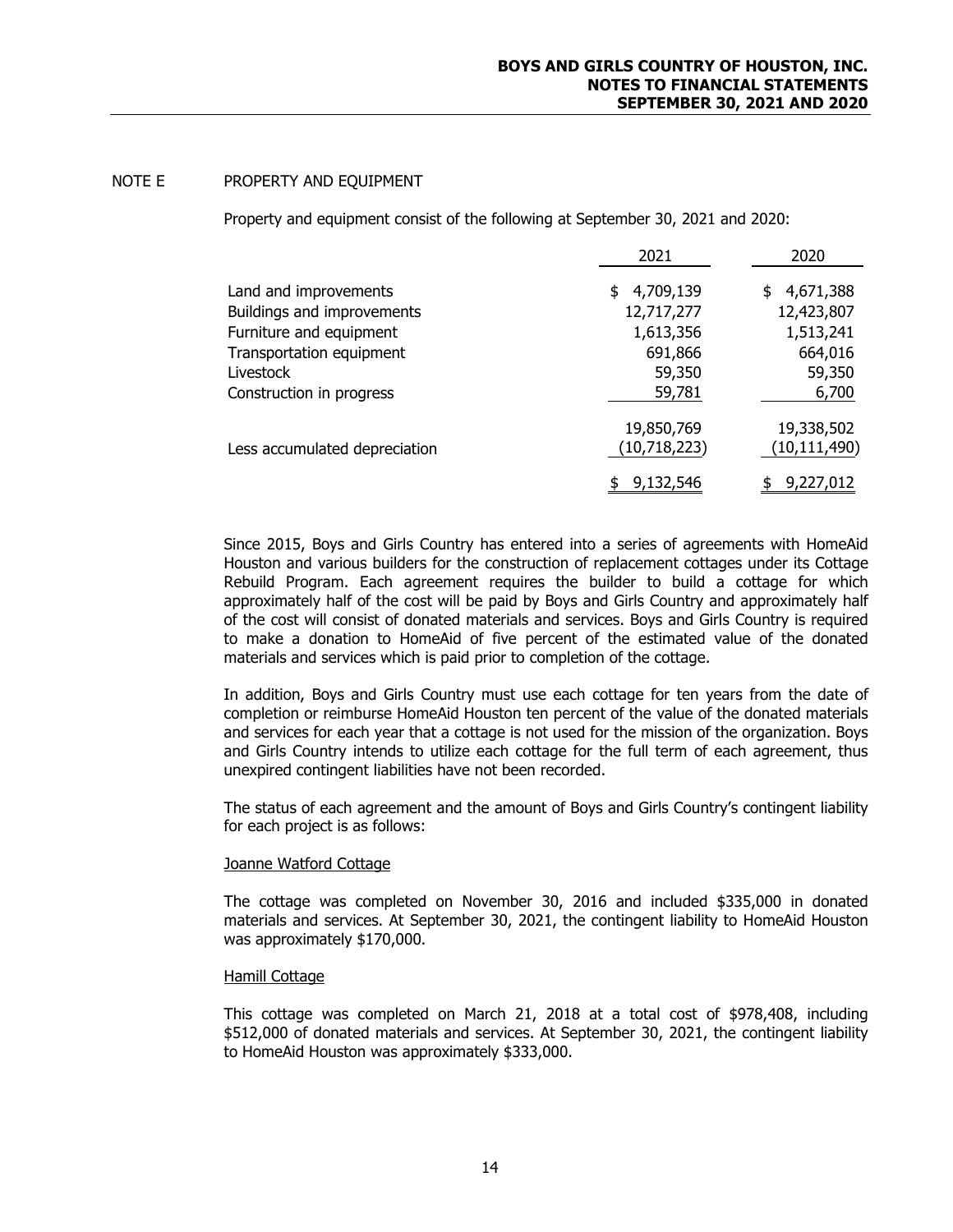#### NOTE E PROPERTY AND EQUIPMENT (CONTINUED)

#### Woodforest Cottage

This cottage was completed on September 30, 2020 at a total cost of \$723,359, including approximately \$158,000 of donated materials and services. At September 30, 2021, the contingent liability to HomeAid Houston was approximately \$142,000.

#### NOTE F THE ENDOWMENT FUND

In prior years, Boys and Girls Country had transferred a total of \$2,594,360 unrestricted, excess funds to the Endowment Fund to invest. Earnings on this transfer accrue to the Endowment Fund and are reported as donor restricted for the general support of Boys and Girls Country. No unrestricted transfers were made during fiscal 2021 and 2020. These unrestricted funds are invested with the other Endowment Fund assets but may upon approval from the Endowment Board of Directors be utilized by Boys and Girls Country to fund its activities. In addition, Boys and Girls Country may request grants from the donor restricted assets of the Endowment Fund to support the specific activities for which they were intended. In fiscal 2021 and 2020, grants amounting to \$995,000 and \$300,000, respectively, were requested and approved.

The transactions and balances of the net assets of the Endowment Fund are reflected as net assets with donor restrictions in the accompanying financial statements.

In September 2011, Boys and Girls Country entered into a Service Agreement with the Endowment Fund whereby the Endowment Fund reimburses Boys and Girls County for payroll and other costs benefiting the Endowment Fund. No fund-raising services were provided to the Endowment Fund in during fiscal 2021. During fiscal 2020, Boys and Girls Country charged the Endowment Fund \$38,487 for fund-raising services and included this amount in other income. In addition, during fiscal 2021 and 2020, Boys and Girls Country provided to the Endowment Fund in-kind accounting and management services valued at \$28,000 and \$30,825, respectively. At September 30, 2021 and 2020, other receivables included unremitted grants of \$645,000 and \$50,000, respectively, and other expenses of \$1,507 and \$27, respectively.

In May 2017, the Endowment Fund Board approved a working capital loan to Boys and Girls Country up to one million dollars (\$1,000,000) to cover construction payments for the Cottage Rebuild Project and other needs. Outstanding advances amounting to \$750,000 and \$1,000,000 at September 30, 2021 and 2020, respectively, are non-interest bearing and will be repaid in the future when Cottage Rebuild Project pledge payments are received or through reductions of future Endowment grants awarded to Boys and Girls Country.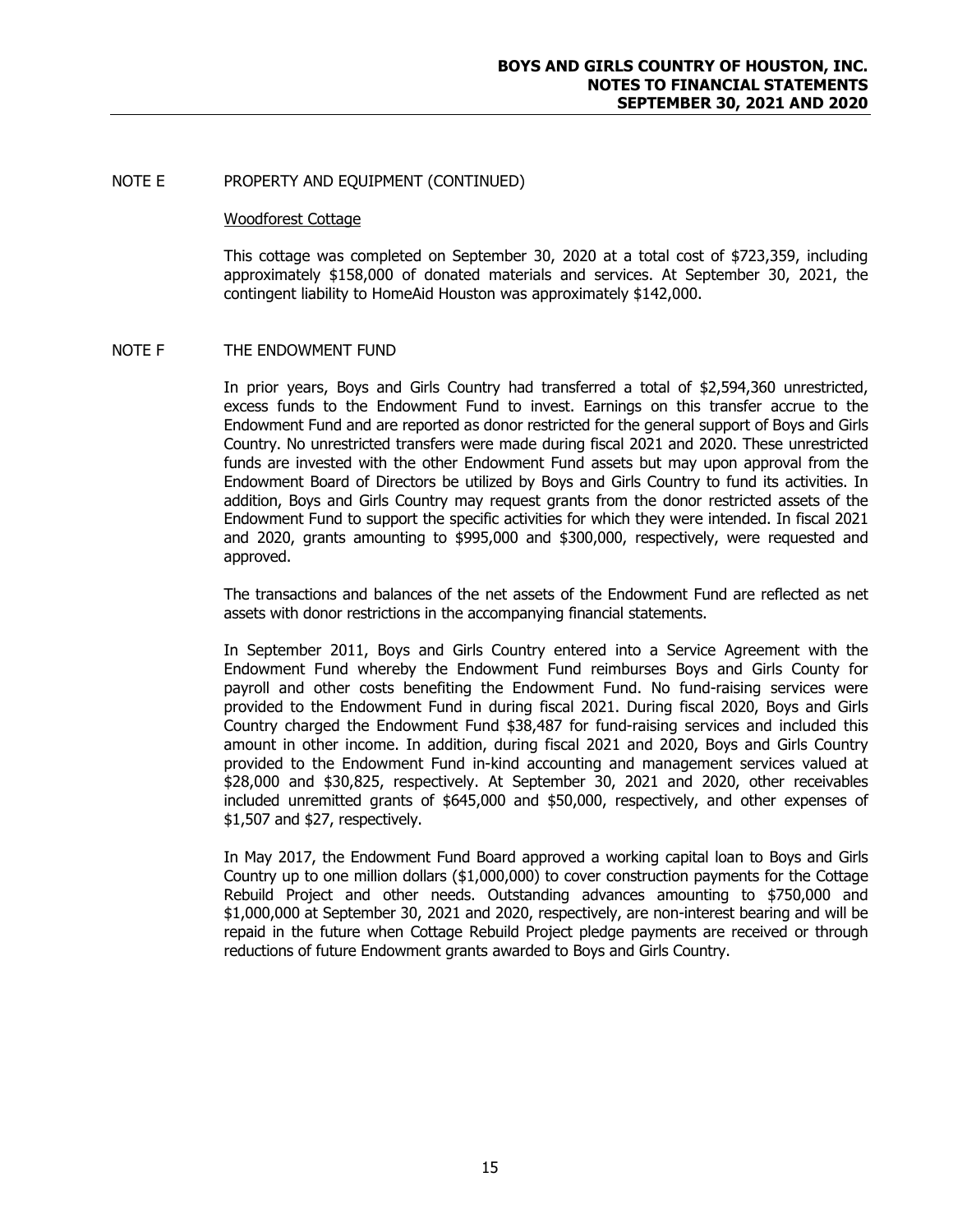#### NOTE G LINE OF CREDIT

In May 2020, Boys and Girls Country entered into a line of credit agreement with a bank which provides for borrowings up to \$300,000 through November 15, 2021. Interest at 3.25% per annum is calculated from the date of each advance until repayment of advance or maturity, whichever occurs first. Loans made under the agreement must be paid in full and "rested" for 30 days annually beginning February 28, 2021. The agreement is collateralized by all unrestricted receivables, and guaranteed by the Endowment Fund. At September 30, 2021 there were no outstanding borrowings under this agreement.

Boys and Girls Country renewed its line of credit agreement on October 12, 2021 to provide borrowings up to \$300,000 through October 12, 2022 at an interest rate of 3.50% per annum. This renewal removed the resting period provision in the original agreement.

#### NOTE H PAYCHECK PROTECTION PROGRAM

On April 10, 2020, Boys and Girls Country received a loan of \$770,100 pursuant to the Paycheck Protection Program ("PPP loan") under the Coronavirus Aid, Relief, and Economic Security Act ("CARES Act"). Boys and Girls Country elected to treat the funds as debt under FASB ASC 470 Debt. Boys and Girls Country applied for loan forgiveness as directed by the CARES Act and received full forgiveness of the loan and related interest on April 7, 2021. The forgiveness is recognized as a gain on extinguishment of debt in the amount of \$777,015 on the statement of activities.

On March 9, 2021, Boys and Girls Country received a second PPP loan of \$747,617, which remains outstanding at September 30, 2021. Boys and Girls Country elected to treat the funds as debt under FASB ASC 470 Debt. Boys and Girls Country applied for loan forgiveness as directed by the CARES Act and received full forgiveness of the loan and related interest on October 25, 2021.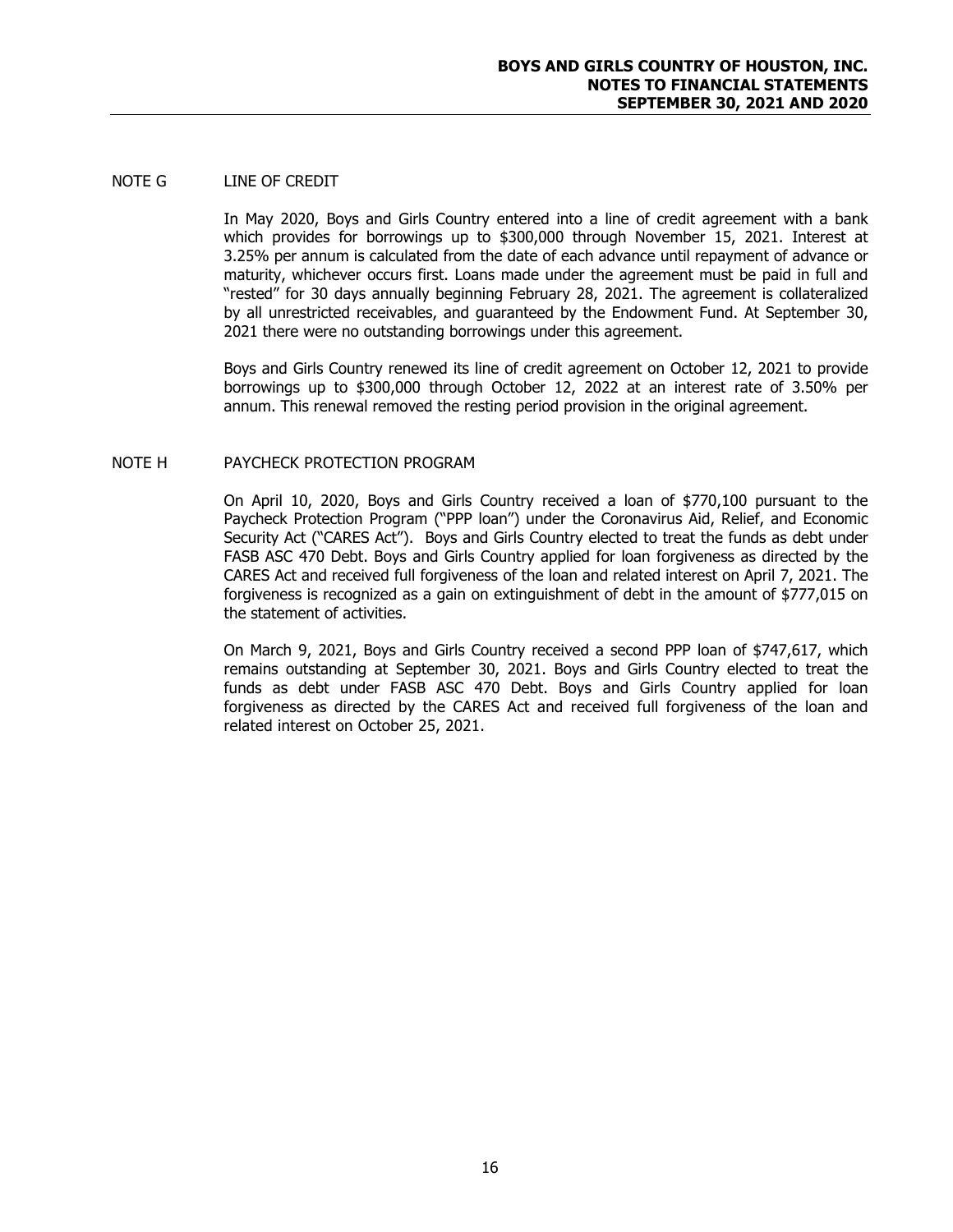## NOTE I NET ASSETS WITH DONOR RESTRICTIONS

Net assets with donor restrictions include contributions restricted by the donor for specific purposes or time periods and are comprised of the following at September 30, 2021 and 2020:

|                                          | 2021          |    | 2020       |
|------------------------------------------|---------------|----|------------|
| Purpose Restricted:                      |               |    |            |
| Residential Services Program             | \$<br>205,200 | \$ | 224,355    |
| College & Career Program                 | 51,950        |    | 6,465      |
| Facilities:                              |               |    |            |
| Cottage Rebuild                          | 2,493,656     |    | 1,383,903  |
| Other                                    | 131,304       |    | 22,594     |
| <b>Endowment Support</b>                 | 17,090,638    |    | 12,722,192 |
| <b>Total Purpose Restricted</b>          | 19,972,748    |    | 14,359,509 |
| Time Restricted:                         |               |    |            |
| In Perpetuity                            | 7,522,090     |    | 7,484,726  |
|                                          | 7,522,090     |    | 7,484,726  |
| Total Net Assets with Donor Restrictions | 27,494,838    |    | 21,844,235 |

The Endowment Fund holds assets received from donors restricted to be held in perpetuity, the earnings from which are to be used for the purposes indicated below:

|                                                           | 2021                   |    | 2020                   |
|-----------------------------------------------------------|------------------------|----|------------------------|
| General support of Boys and Girls Country<br>Scholarships | 4,105,897<br>1,672,712 | \$ | 4,079,021<br>1,663,424 |
| Children's Table Funds                                    | 606,459                |    | 605,259                |
| Facilities Maintenance Fund                               | 1,000,000              |    | 1,000,000              |
| Teaching parent support                                   | 125,000                |    | 125,000                |
| Other                                                     | 12,022                 |    | 12,022                 |
|                                                           | 7,522,090              |    | 7,484,726              |